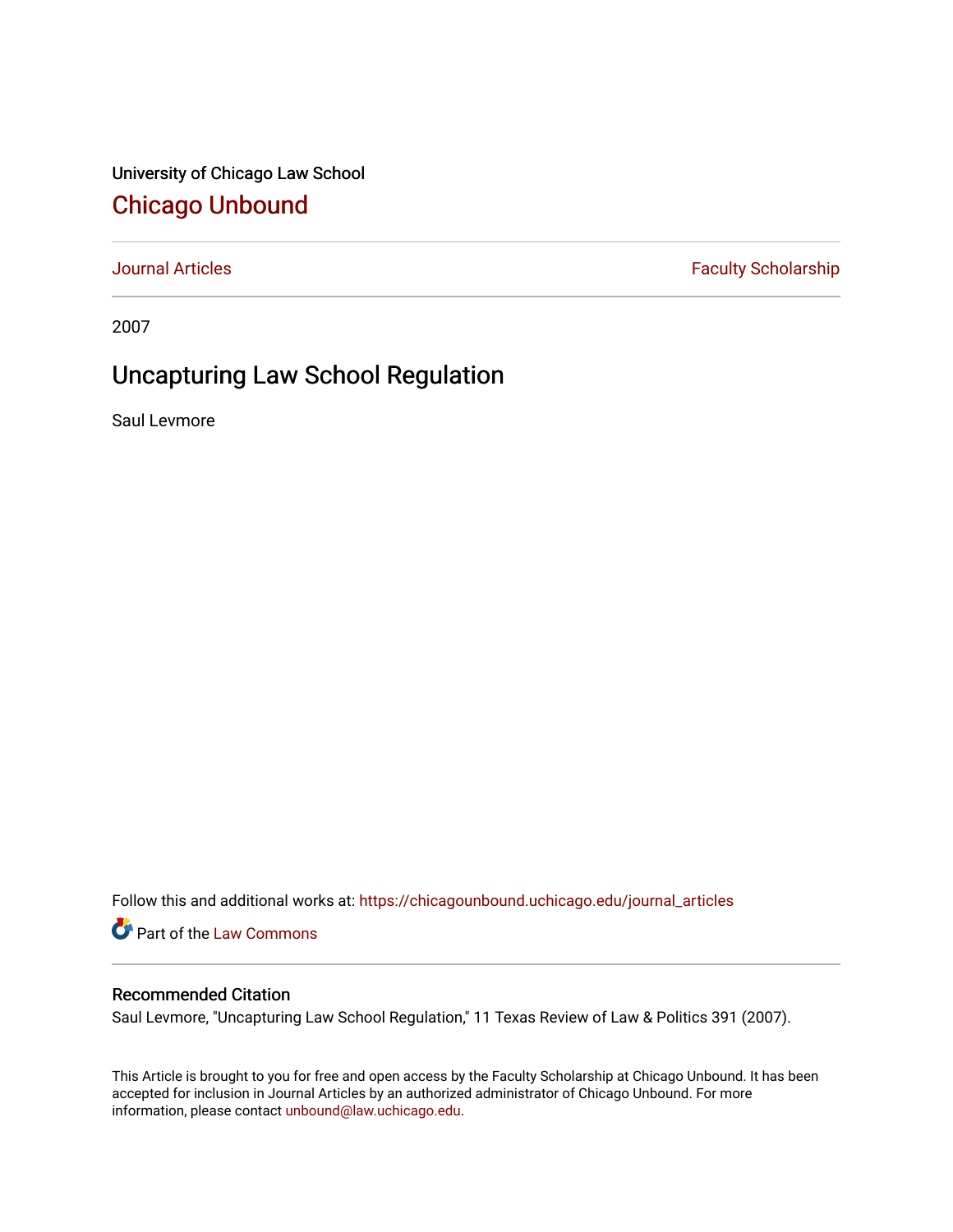## UNCAPTURING LAW SCHOOL REGULATION

## SAUL LEVMORE<sup>\*</sup>

I agree with most of what the previous speaker has said, and I doubt that I would have said it as well. I will instead talk a bit about the regulatory environment in which we find ourselves, as well as the prospect of change. It is one thing to feel outrage, and quite another to imagine the world as different from the way it is at present. Regulatory capture may be nearly inevitable.

It is unsurprising that most people affected by law, here and elsewhere, are uncomfortable with the idea of anybody simply self-identifying as a lawyer, engineer, doctor, or nurse, without formal training and licensing. We can imagine a competitive world, with many well-informed consumers and no expectation of licensing, in which people develop brand names in order to convey information. But that world, with ease of entry and reputation as a controlling mechanism, seems surreal. The question is, then, how do we regulate in the world we know? One possibility is to measure output. State, national, or private exams could be used, much as they are used for drivers' licenses. But once we move to air conditioning engineers and beyond, political activity is everywhere.

Think, for instance, of The University of Chicago and its great students. Much as I resist sounding like Stanley Kaplan, of test preparation fame, I do not think any state bar can come up with an exam that our students could not pass at a 98 or 99 percent rate, so long as the intention is for well-equipped graduates of local law schools to pass as well. The students at elite law schools have a great many skills, and one of those skills is being very, very good at taking exams. It is, after all, part of what was needed to gain entry to such schools in the first place. We might think that some elite law schools could do a much better job training lawyers and educating students. But it is unlikely or even

<sup>\*</sup> Saul Levmore is Dean and William B. Graham Professor at the University of Chicago Law School. He was President of the American Law Deans Association from 2005-2007.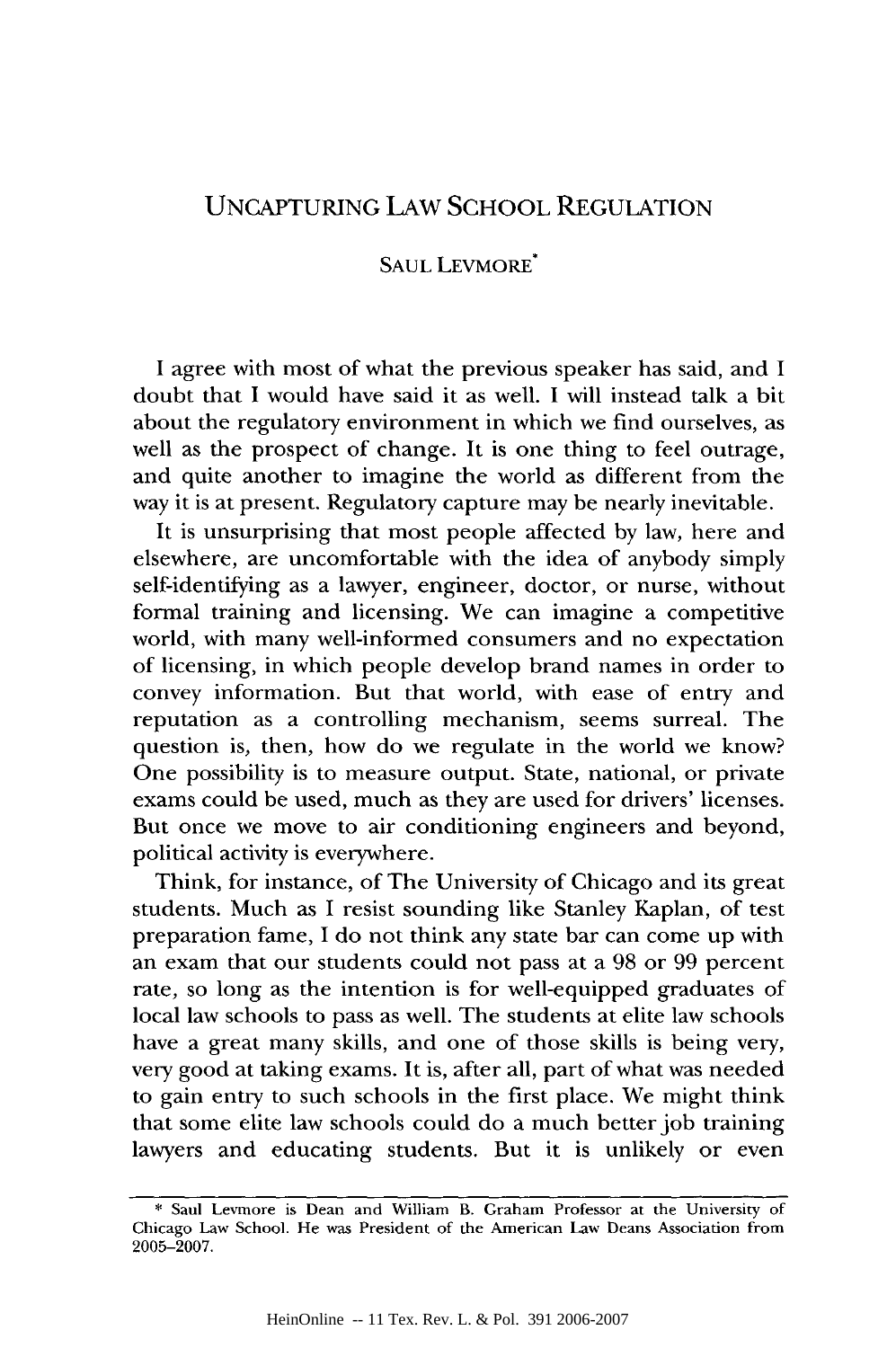impossible for a bar exam to have much affect on the legal education at these elite schools, because any exam that works for the mass of applicants will be easily passed by those masters of exam taking. In developing an exam that works for a broader population of bar applicants, the testmakers lose their ability (at least through an output test) to have much influence on what Yale Law School or another elite law school does. If they wish to control legal education, they must therefore regulate the elite law school's inputs.

As a result, regulators, if empowered, will naturally seek to affect (even) the elite law schools through direct regulation of their inputs. There will develop rules about what ought to be taught and for how many hours, and so forth. I call this "natural" because when well-meaning people get together to certify members of a profession, it is inevitable that they will try to improve the profession in the process. Each regulator has a view of what the profession requires, and those views will be reflected in instructions to the law schools and applicants.

Of course, potential regulators could choose not to regulate. They might decide to rely on the ABA or some national quasiaccrediting agency to certify law school graduates as fit to practice. Some who sit for the bar will have been self-educated. But I think this is politically unrealistic.

In the real world, people affiliated with the ABA and other organizations, either professionally or in a volunteer capacity, start thinking, "What would make a law school reputable and trustworthy?" We do not want just anyone, or especially someone who is "trained" outside of established schools to call himself a lawyer or an engineer. This is where the ABA and the Section on Legal Education are at present. They start out by saying that everyone should not be able to call themselves a lawyer, and before long they find themselves at meetings with other wellintentioned people, saying "I guess it was too much to require 7.3 linear feet of space for each ten students in the library. Oh, we'll cut back on that a little bit and then we'll add this and that."1 There is constant regulation and re-regulation. The

<sup>1.</sup> For the current library facility regulations, which are now more general than the specific requirements in the past, see AM. BAR ASS'N SECTION OF LEGAL **EDUC. AND** ADMISSIONS TO THE BAR, 2006-2007 STANDARDS **AND** RULES OF PROCEDURE at Standard 702 (2006), *available at* http://www.abanet.org/legaled/standards/2006- 2007StandardsBookMaster.PDF.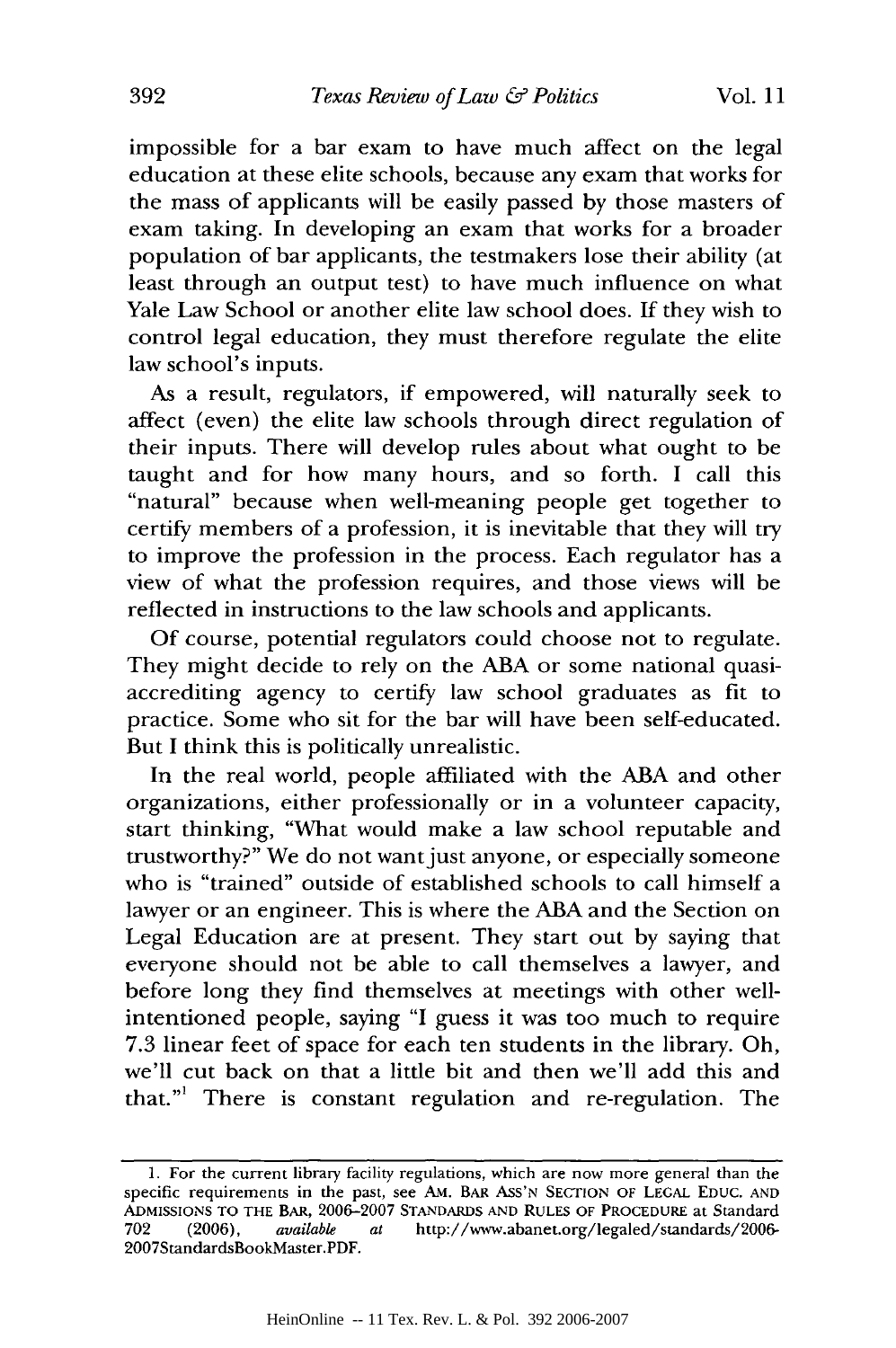regulators begin to think how they might have been better educated, or how they might ensure that lawyers are trustworthy and reputable. They begin by agreeing that not everyone ought to be able to self-identify as a lawyer, and they move to a scene in which there is an ABA and a Section on Legal Education with frequent meetings and proposals and requests from interest groups. They come to require blackboards of certain sizes, faculty with certain length contracts, and much more. Each step seems reasonable, or at least responsive to some particular concern, and each is a testament to process. But the overall product is a regulatory code that is long, subjective, open to constant lobbying, and capable of disparate and strategic interpretation. In turn, the regulated entities, which are the law schools for the most part, must prepare mountains of paperwork-in anticipation of and then in response to each site visit. It is an enormous regulatory apparatus, all done, presumably, in order to seem evenhanded in saying to a few start-up schools, "You know, you look a little too much like some guy in his living room trying to turn out lawyers left and right." I do not know that we will find an easy solution to this problem, but you have to understand that what I describe is reality, and a perfectly predictable though unpleasant picture.

I am [at the time of this conference] the President of the American Law Deans Association, which might also sound like an interest group. But when we are having a meeting and there are 150 people in the room going on about sending letters to the Department of Education and the Department of Justice to complain about regulations, no dean stands up to say, "No, stop complaining about the regulatory requirements because I love the present system." But a few come close. Some might say "I like the present system. It has been good for me as a dean of five law schools over my career. Sometimes it has helped me convince my university's president to authorize funds for construction; sometimes it has helped by barring an incompetent new law school from starting up down the road from me, after all the hard work we put in." These, of course, are the words of anticompetitiveness. They are the complaints of someone who has leaped over the regulatory barrier and resents the idea or unfairness that the next institution in line might face a lower barrier. One you have a library of the "right" size, diversity of the right kind and degree, a legal writing program that meets